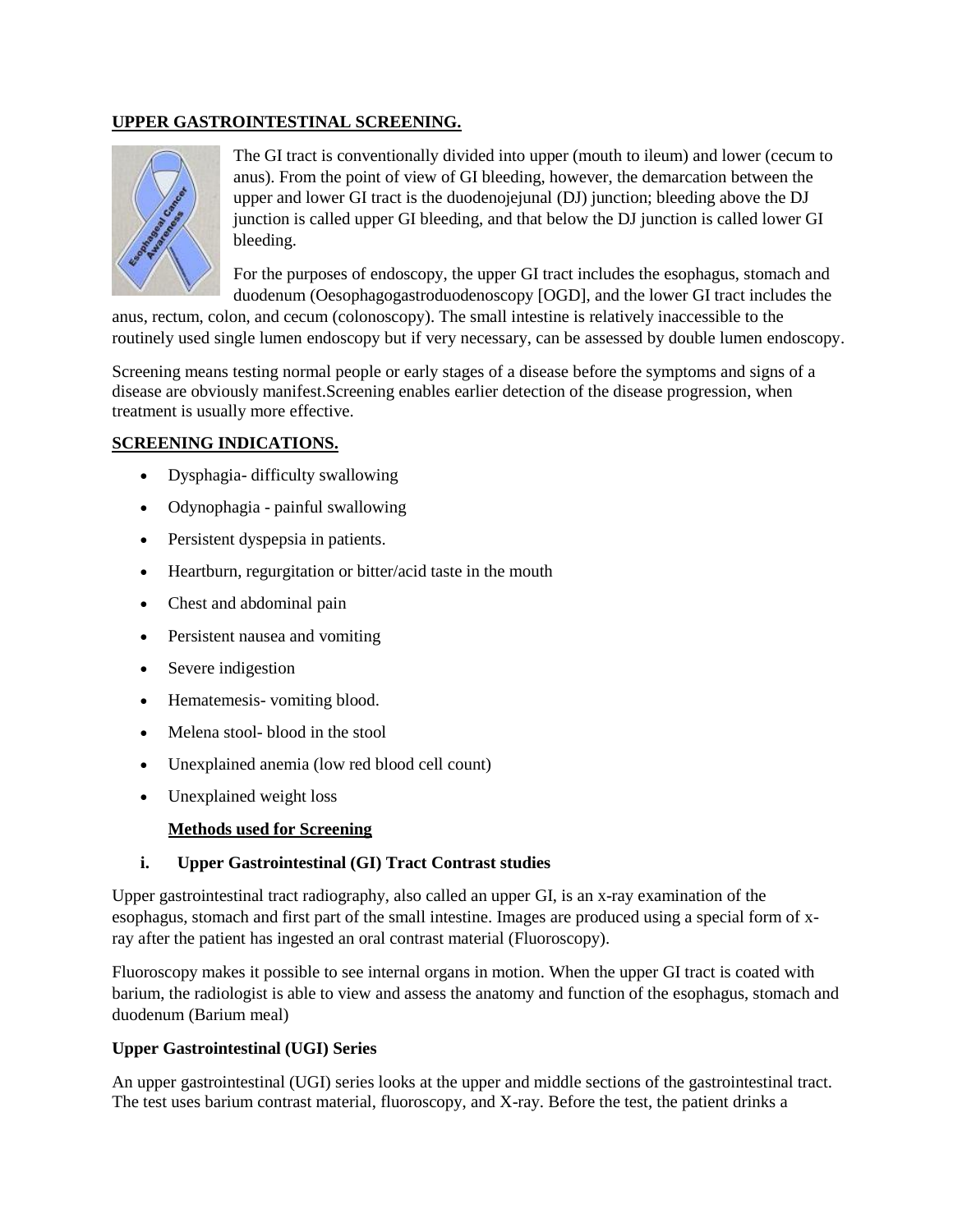mixture of barium (barium contrast material) and water. The barium is often combined with gas-making crystals. The radiologist watches the movement of the barium through your esophagus, stomach, and the first part of the small intestine (duodenum) on a video screen. Several X-ray pictures are taken at different times and from different views. A small bowel follow-through may be done immediately after an UGI to look at the rest of the small intestine.

An upper gastrointestinal (UGI) series is done to:

- Find the cause of gastrointestinal symptoms, such as trouble swallowing, vomiting, burping up food, belly pain or indigestion.
- Find narrow spots (strictures) in the upper intestinal tract, ulcers, tumors, polyps, or pyloric stenosis.
- Find inflamed areas of the intestine, malabsorption syndrome, or problems with the squeezing motion (peristalsis) that moves food through the intestines (motility disorders).
- Find swallowed objects.

The UGI series takes 30 to 40 minutes. The UGI series with a small bowel study takes 2 to 6 hours. In some cases, you may be asked to return after 24 hours to have more X-ray pictures taken.

## **Benefits**

- It is a safe, noninvasive procedure.
- The results of the upper GI series usually lead to accurate evaluation of the esophagus, stomach and duodenum.
- Barium is not absorbed into the blood, allergic reactions are extremely rare.
- No radiation remains in a patient's body after an x-ray examination.
- X-rays usually have no side effects in the typical diagnostic range for this exam.

### **Risks**

- There is always a slight chance of cancer from excessive exposure to radiation.
- Occasional patients may be allergic to the flavoring added to some brands of barium.
- There is a slight chance that some barium could be retained, leading to a blockage of the digestive system. Therefore, patients who have a known obstruction in the GI tract should not undergo this examination.
- Women should always inform their physician or x-ray technologist if there is any possibility that they are pregnant.

# **Limitations.**

Mild irritation of the lining of the stomach or esophagus is difficult to detect, as well as ulcers smaller than 1/4 inch in diameter.

Biopsies of any abnormal areas cannot be performed with this test.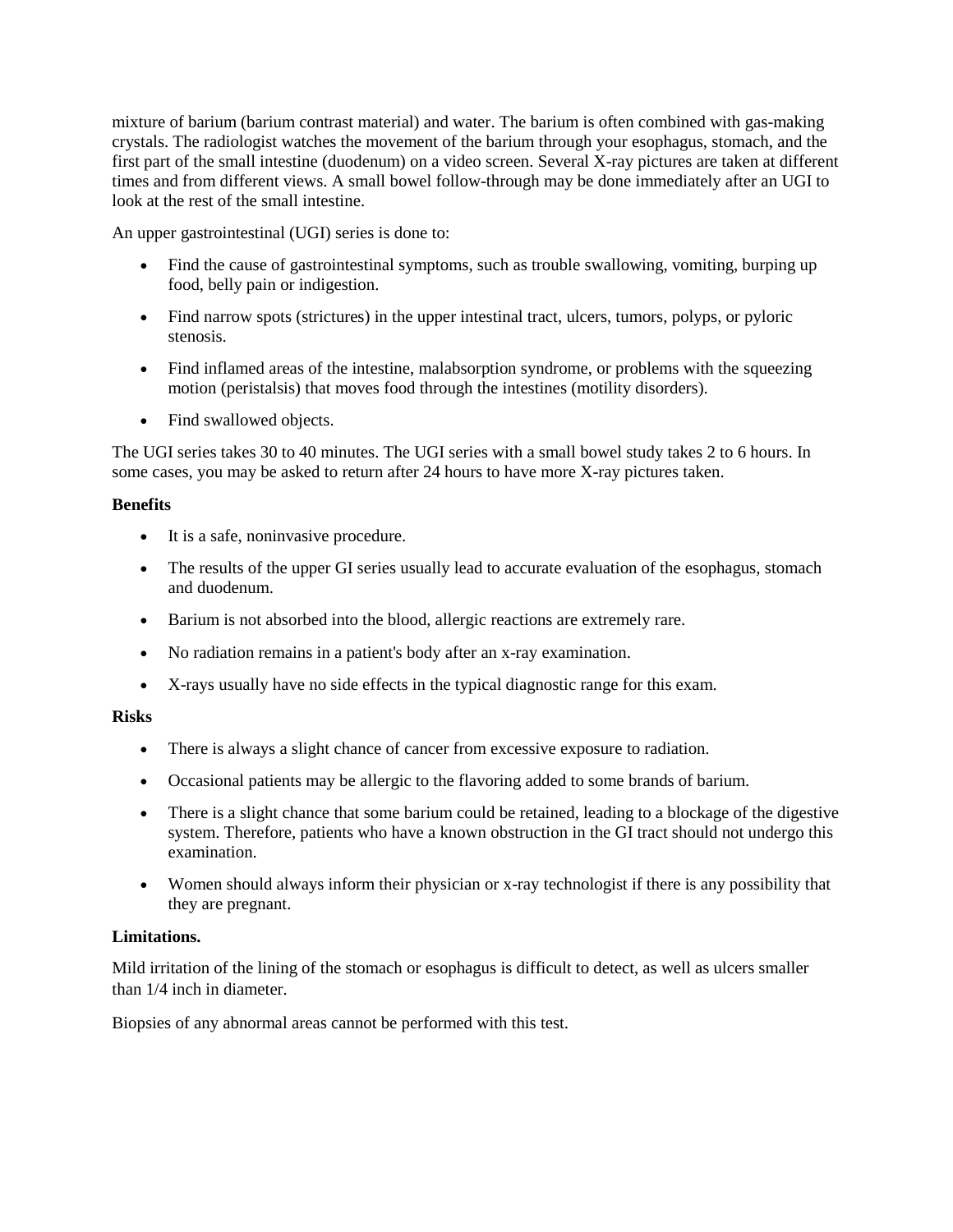# **ii. Upper Endoscopy/ Esophagogastroduodenoscopy** *(EGD/OGD).*

An upper endoscopy is a procedure that allows a doctor to examine the upper part of the gastrointestinal (GI) tract, including the esophagus, stomach, and duodenum. It is also called *upperGI endoscopy.*

An endoscope (a thin, flexible tube with a light and a tiny camera on the end) is inserted into the mouth, down the throat, and into the esophagus to look for tumors or other health problems. The doctor views the images on a screen.

An upper endoscopy usually takes 10 to 15 minutes to complete.The upper intestinal tract must be empty for the procedure, so it is necessary NOT to eat or drink for at least 4-6 hours before the exam.



Upper GI endoscopy is useful in screening/diagnosis of the following conditions;

- Gastroesophageal reflux
- Oesophagitis (and its complications)
- Oesophageal varices
- Oesophageal cancer
- Gastric and duodenal ulcer
- Gastric cancer
- Coeliac disease

# **Advantages**.

- It is minimally invasive.
- Is more accurate than X rays for detecting inflammation, ulcers, or tumors.
- It is used to diagnose early cancer and can frequently determine whether a growth is benign (not cancerous) or malignant (cancerous).
- Biopsies can be obtained which helps in the diagnosis of cancers or inflammatory lesions.
- It can be used to dilate strictures and /or stent them as well as to remove swallowed objects.
- Bleeding from ulcers or vessels can be treated by a number of endoscopic techniques.
- Endoscopic Mucosal Resection (EMR) removal of early tumors of the esophagus or stomach.

# **Limitations.**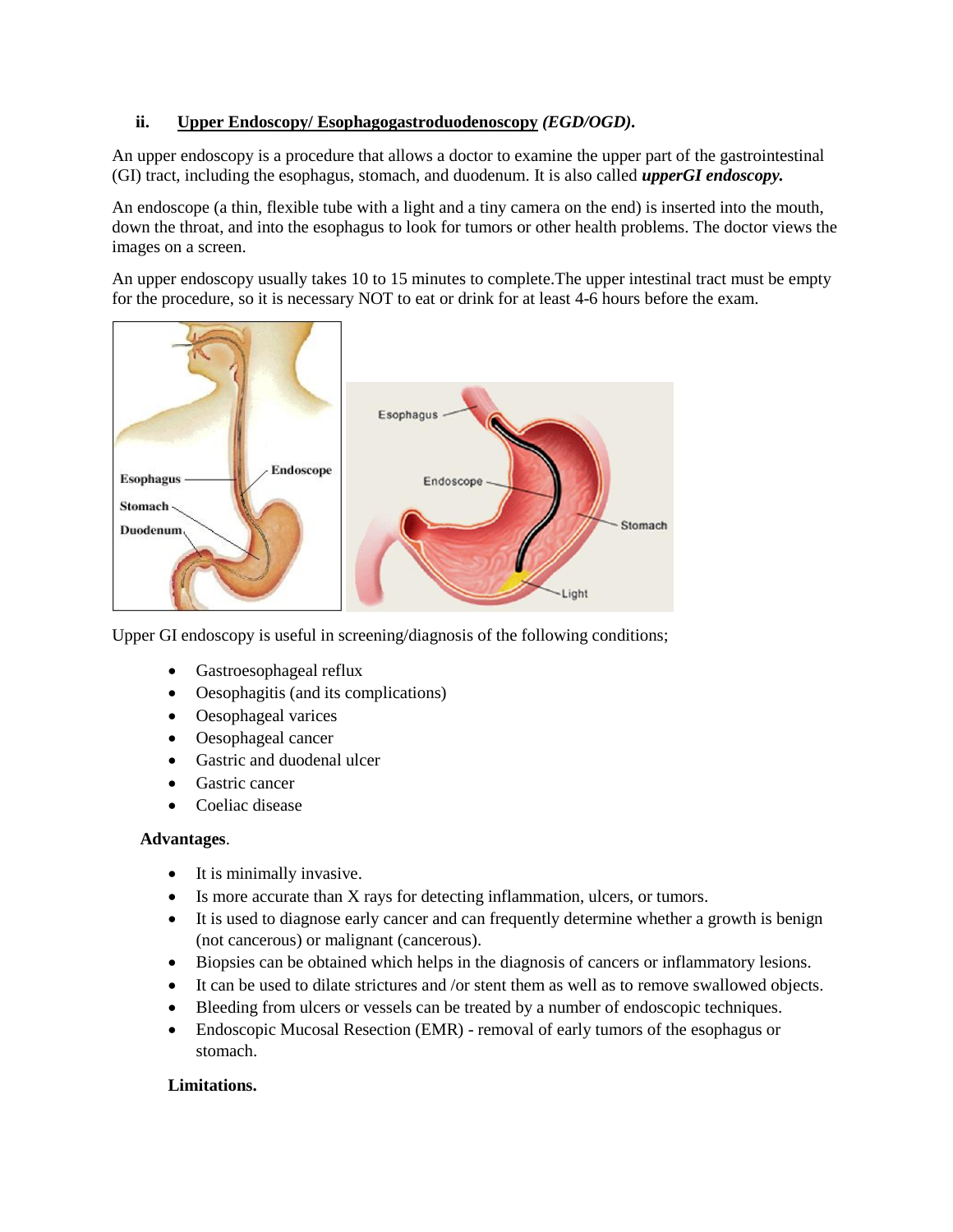Functional GI disorders are usually not well diagnosed by endoscopy since motion or secretion of the gastrointestinal tract is not easily inspected by EGD. Nonetheless, findings of excess fluid or poor motion of gut during endoscopy can be suggestive of disorders of function.

Irritable bowel syndrome and functional dyspepsia is not diagnosed with EGD, it may however be helpful in excluding other diseases that mimic these common disorders.

# **ESOPHAGEAL CANCER.**

The esophagus is a hollow muscular tube that connects the mouth to the stomach. The esophagus transports swallowed food into the stomach.

Esophageal cancer can develop when cells in the soft tissues lining this tube begin to grow and divide abnormally, forming a tumor. Tumors typically start in the innermost layer of the esophagus and then spread outward. The spread of cancer from the esophagus to the lymph nodes and other organs is called metastasis.

Esophageal cancer is considered rare compared with cancers of the breast, lung, or prostate. Nevertheless, the number of diagnoses of esophageal cancer, has risen dramatically in the past few decades.



### **Risk factors.**

Factors that increase the likelihood of one getting esophageal cancer include:-

- **Age** increases the risk for esophageal cancer. It is more common after the age of 50.
- Sex- about 3 times higher in **men**.
- Medical conditions such as:-
- $\checkmark$  Achalasia (rare disease that affects the muscles of the esophagus)
- $\checkmark$  Helicobacter pylori infection (associated with gastritis and peptic ulcer disease)
- $\checkmark$  Human papillomavirus (HPV) infection (may increase risk in high-incidence areas)
- $\checkmark$  Prior history of other head and neck cancers
- Barrett's esophagus due to chronic gastroesophageal reflux disease (GERD)
- Nutritional deficiency associated with lack of fresh fruits and vegetables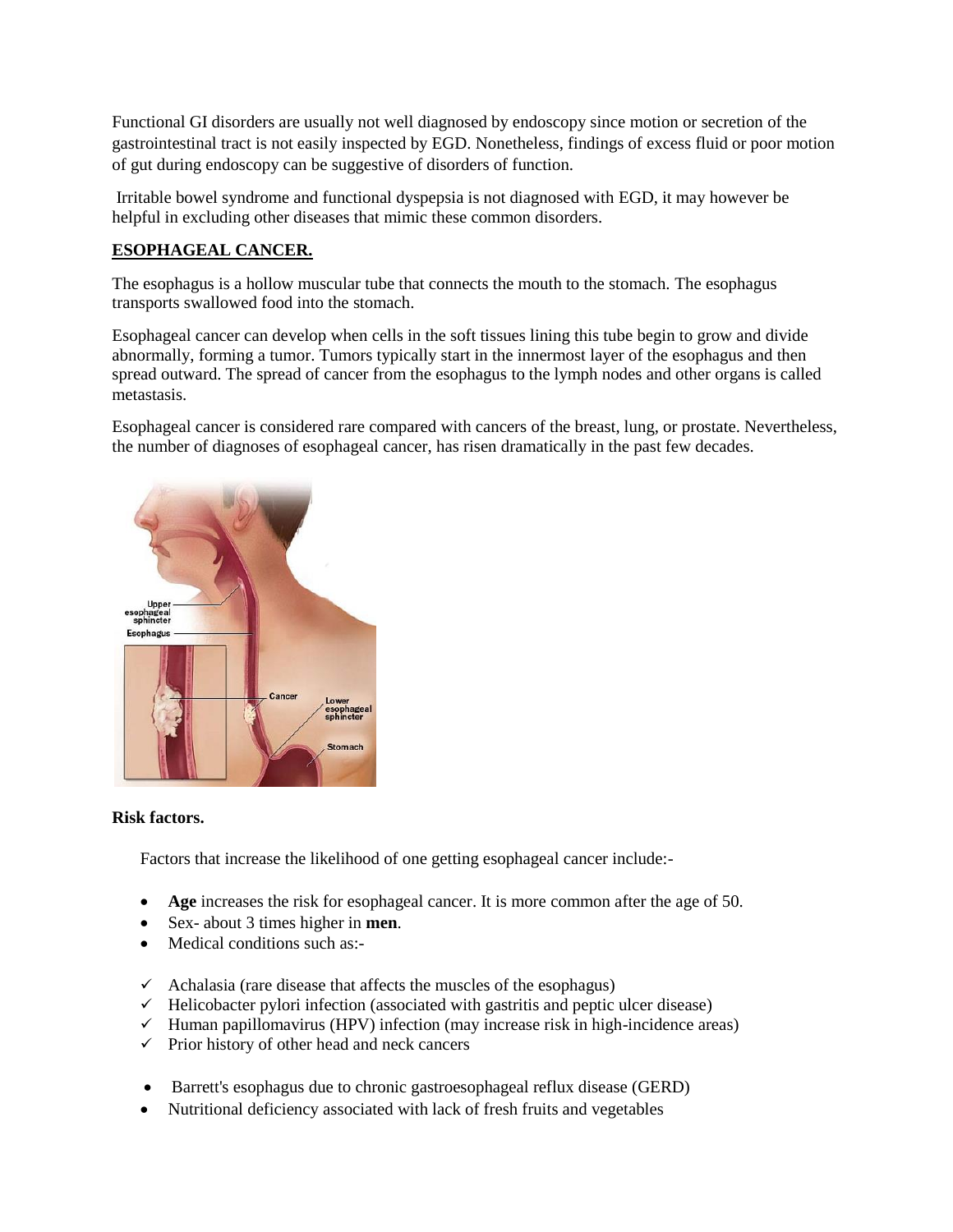- Regular consumption of very hot beverages
- Regular ingestion of fermented vegetables.
- Smoking and chewing tobacco and heavy drinking.
- Environmental risk factors for squamous cell carcinoma include exposure to asbestos, perchlorethylene (common dry cleaning solvent), and fuel-burning appliances (e.g., space heaters, fireplaces, stoves).
- Obesity.
- Genetic or hereditary conditions

### **Symptoms.**

- Difficulty swallowing.
- Pain or discomfort in the chest.
- Weight loss and lack of appetite.
- Some patients with esophageal cancer experience other symptoms such as hoarseness, a persistent cough, hiccups, pneumonia, bone pain, and bleeding in the esophagus.

# **STAGING**



**Screening:** This enables detection of the disease at a very early stage of progression, when treatment is easier and more effective.



Early, superficial esophageal cancer seen on endoscopy.

#### **Endoscopy of the esophagus**

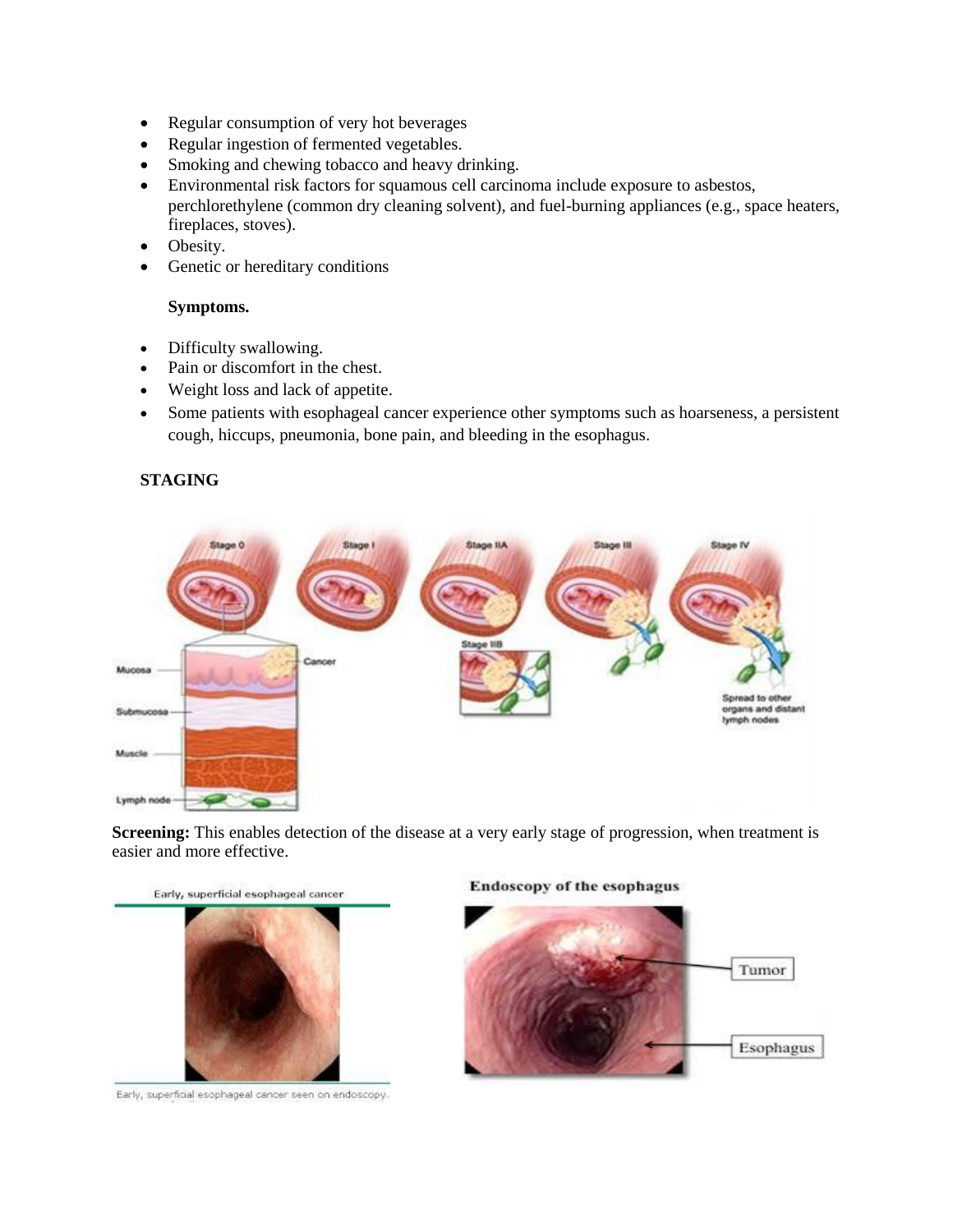

# **TREATMENT.**

|  |  |  |  | <b>TABLE 2: Treatment options and survival by stage in esophageal cancer</b> |  |
|--|--|--|--|------------------------------------------------------------------------------|--|
|  |  |  |  |                                                                              |  |

| <b>Stage</b> <sup>a</sup> |                                              | <b>Standard</b><br>treatment                                                          | 5-Year<br>survival<br>rate $(\%)$ |
|---------------------------|----------------------------------------------|---------------------------------------------------------------------------------------|-----------------------------------|
| Stage 0                   | (Tis NO MO)                                  | Surgery                                                                               | > 90                              |
| Stage I                   | (T1 NO MO)                                   | Surgery                                                                               | > 70                              |
| Stage IIA                 | (T2-3 NO MO)                                 | Surgery, chemoradiation therapy,<br>or combination                                    | $15 - 30$                         |
| Stage IIB                 | (T2-3 N0 M0 or<br>T1-2 N1 M0)                | Surgery, chemoradiation therapy,<br>or combination                                    | $10 - 30$                         |
| Stage III                 | (T1-2 N2 M0:<br>T3 N1 M0; or<br>T4 Any N MO) | Chemoradiation therapy with<br>or without surgery                                     | $10 - 25$                         |
| Stage IV                  | (Any T Any N M1)                             | Radiation therapy $\pm$ intraluminal<br>intubation and dilation $\pm$<br>chemotherapy | Rare                              |

# **STOMACH/GASTRIC CANCER.**



Stomach cancer is cancer that occurs in the stomach — the muscular sac located in the upper middle of your abdomen, just below your ribs for storage and initiating digestion of the ingested food.

# **Types of stomach cancer**

The cells that form the tumor determine the type of stomach cancer. The type of cells in your stomach cancer helps determine your treatment options. Types of stomach cancer include:

 **Cancer that begins in the glandular cells (adenocarcinoma).** The glandular cells that line the inside of the stomach secrete a protective layer of mucus to shield the lining of the stomach from the acidic digestive juices. Adenocarcinoma accounts for the great majority of all stomach cancers.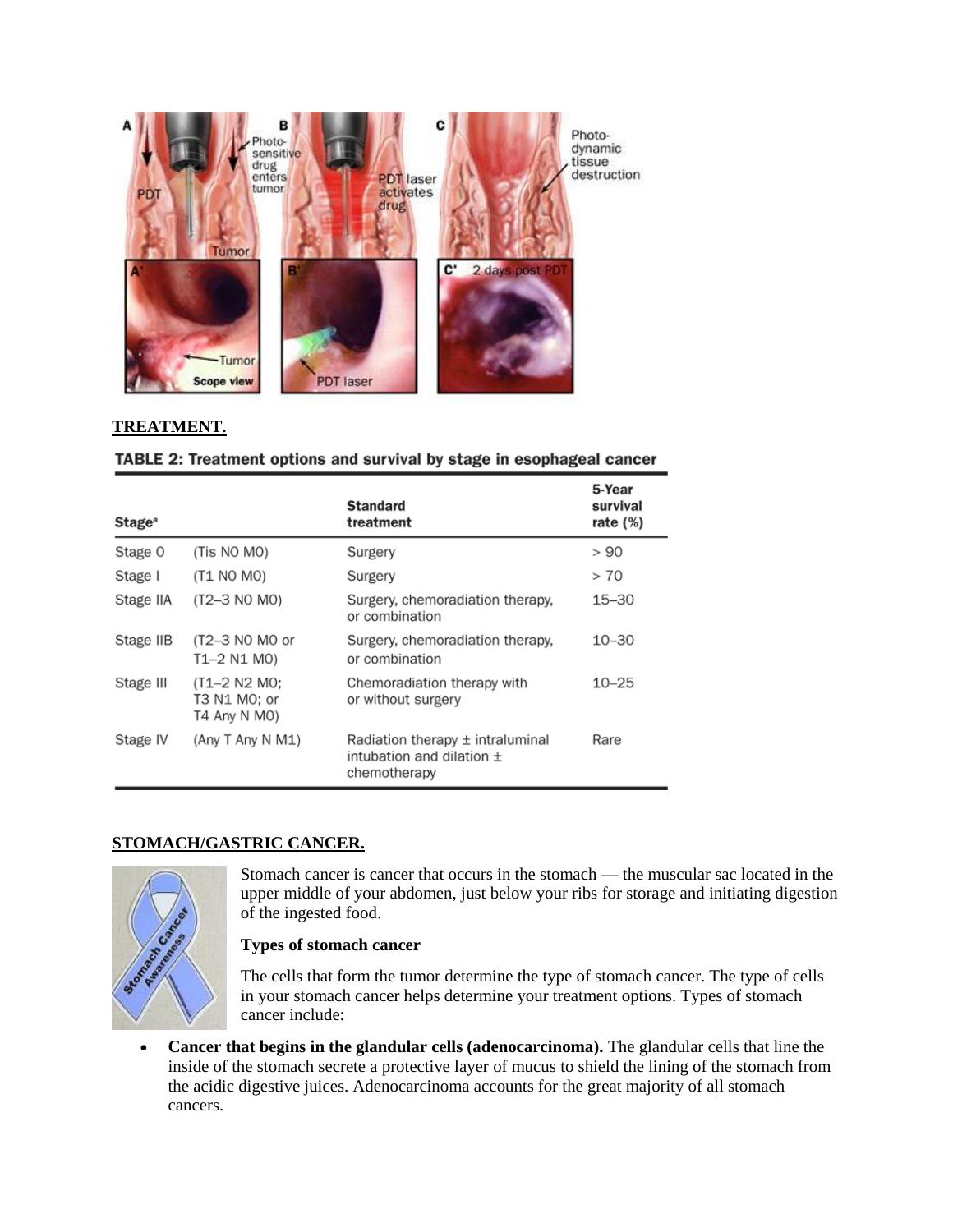- **Cancer that begins in immune system cells (lymphoma).** The walls of the stomach contain a small number of immune system cells that can develop cancer. Lymphoma in the stomach is rare.
- **Cancer that begins in hormone-producing cells (carcinoid cancer).** Hormone-producing cells can develop carcinoid cancer. Carcinoid cancer in the stomach is rare.
- **Cancer that begins in nervous system tissues.** A gastrointestinal stromal tumor (GIST) begins in specific nervous system cells found in the stomach.

Because the other types of stomach cancer are rare, when people use the term "stomach cancer" they generally are referring to adenocarcinoma.

### **Symptoms.**

- Fatigue
- Feeling bloated after eating
- Feeling full after eating small amounts of food
- Heartburn that is severe and persistent
- Indigestion that is severe and unrelenting
- Nausea that is persistent and unexplained
- Stomach pain
- Vomiting that is persistent
- Weight loss that is unintentional.

#### **Risk Factors.**

Factors that increase the likelihood of developing stomach cancer include:

- Dietary factors; diet high in salty and smoked foods, and low in fruits and vegetables.
- Eating foods contaminated with aflatoxin fungus.
- Family history of stomach cancer.
- Infection with Helicobacter pylori.
- Long-term stomach inflammation.
- Pernicious anemia.
- Smoking.
- Stomach polyps.

### **Screening.**

Tests and procedures used to *diagnose* stomach cancer include:

**OGD**

Tests and procedures used to determine the *stage (extent)* of cancer include:

**Imaging tests.** Tests may include CT and Positron Emission Tomography (PET).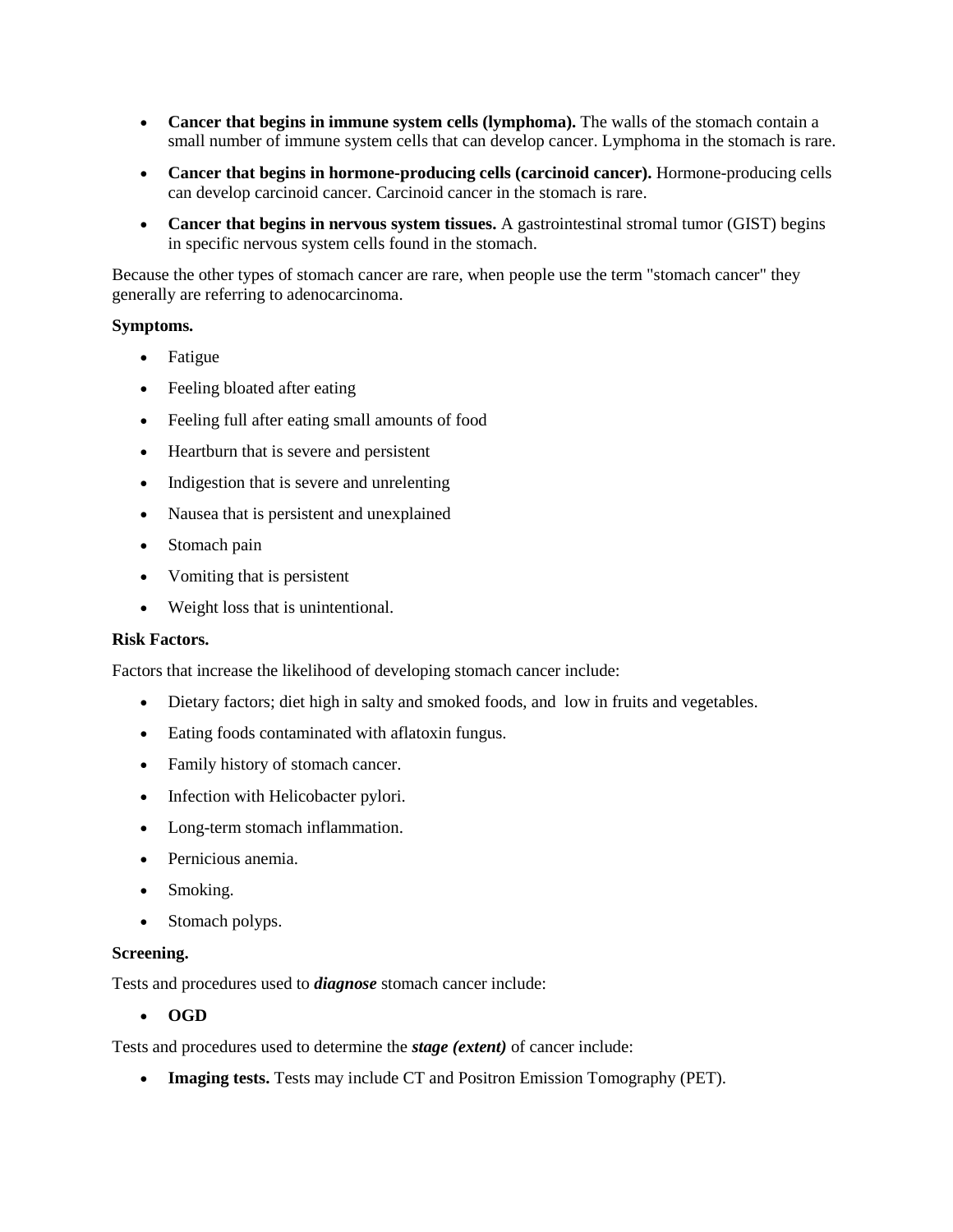**Diagnostic Laparoscopy/surgery.** Your doctor may recommend laparoscopic surgery to evaluate the spread within your abdomen.

### **STAGING.**

**Stage 0.** Tumour is limited to the stomach inner lining.



### **Treatment.**

Options include:

 **Removing early-stage tumors from the stomach lining.** Very small cancers limited to the inside lining of the stomach may be removed using endoscopy in a procedure called *endoscopic mucosal resection (EMR)*.

#### **Surgery**

- The goal of surgery is to remove all of the stomach cancer and a margin of healthy tissue, when possible. These operations can be performed through open method or laparoscopically.
- **Removing a portion of the stomach (subtotal gastrectomy).** During subtotal gastrectomy, the surgeon removes only the portion of the stomach affected by cancer.
- **Removing the entire stomach (total gastrectomy).** Total gastrectomy involves removing the entire stomach and some surrounding tissue. The esophagus is then connected directly to the small intestine to allow food to move through your digestive system.
- **Removing lymph nodes to look for cancer.** The surgeon examines and removes lymph nodes in your abdomen to look for cancer cells.
- **Surgery to relieve signs and symptoms.** Removing part of the stomach may relieve signs and symptoms of a growing tumor in people with advanced stomach cancer. In this case, surgery can't cure advanced stomach cancer, but it can make you more comfortable.

### **Radiation therapy**

Radiation therapy uses high-powered beams of energy, such as X-rays, to kill cancer cells.